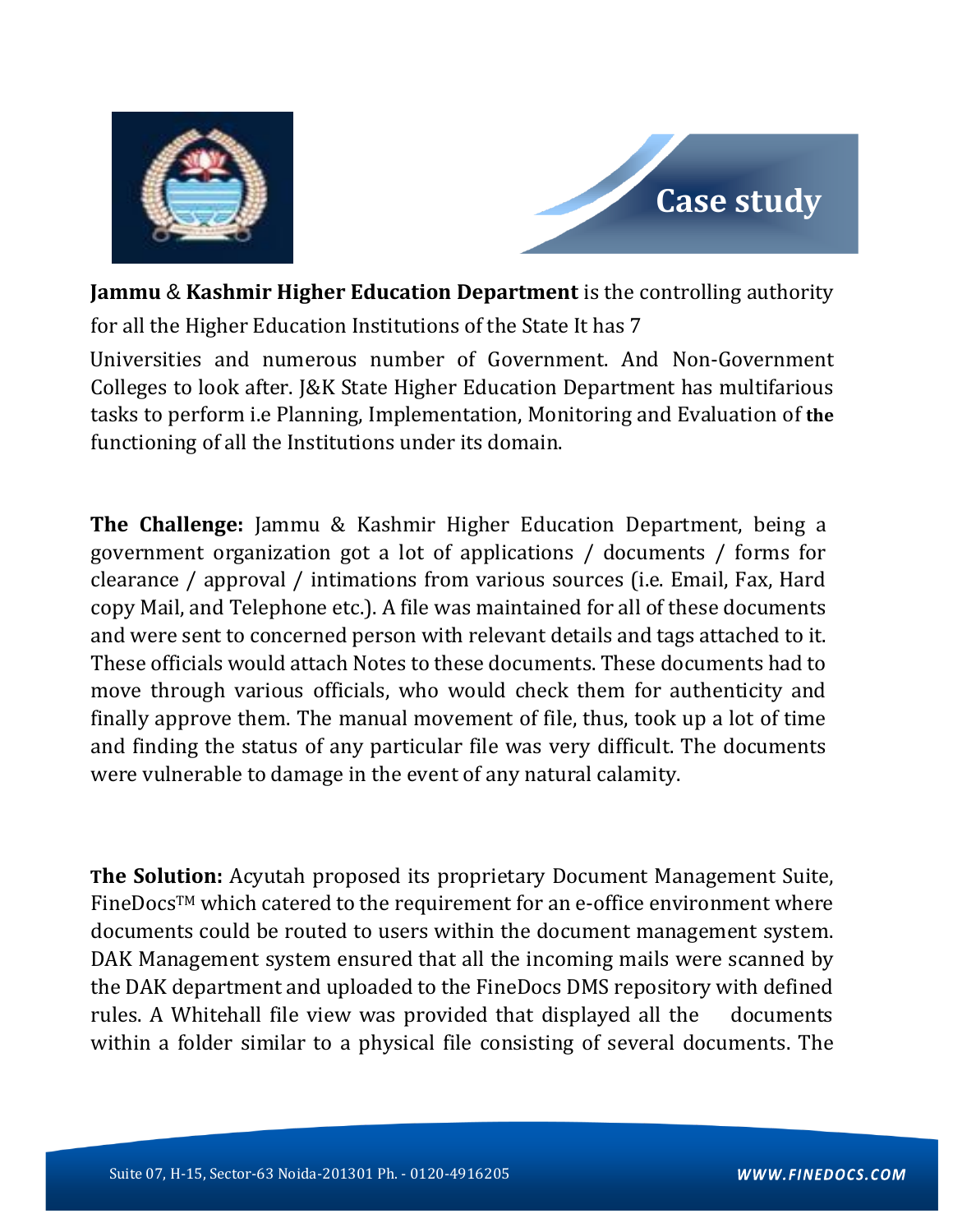

functionality to add Notes allowed users to also add/view the corresponding notes attached with the documents.

## **Result:**

All the Incoming DAK were scanned in DAK department and brought into the FineDocs System with defined rules. All the DAK/mails were indexed with the desired Indexing values like: File No., Date, Received From, Concerned Person

**D-26, Sector-63, Noida-201301 Tel - 0120-4343500**